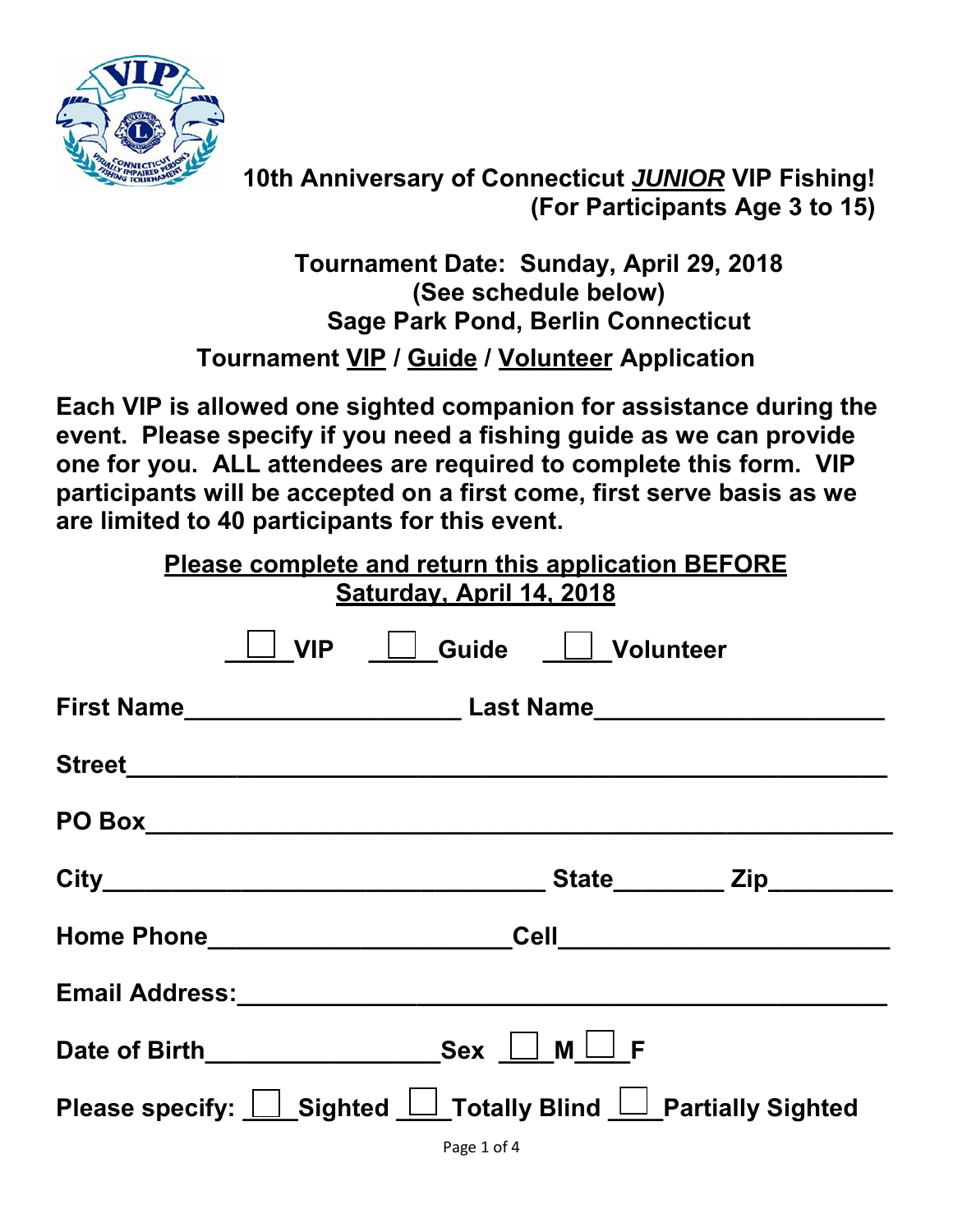| We have many experienced anglers to help our VIP's, however, if you<br>have a preferred "companion" to assist you during the event, we are<br>happy to accomodate if possible.                                                 |  |  |  |  |
|--------------------------------------------------------------------------------------------------------------------------------------------------------------------------------------------------------------------------------|--|--|--|--|
|                                                                                                                                                                                                                                |  |  |  |  |
| Do you use a wheelchair, walker or seeing eye dog? Ves UNo<br>Do you have special equipment or dietary needs? $\Box$ Yes $\Box$ No                                                                                             |  |  |  |  |
|                                                                                                                                                                                                                                |  |  |  |  |
| List any medical problems and/or medications taken on a regular basis<br>(please continue on back if needed)                                                                                                                   |  |  |  |  |
|                                                                                                                                                                                                                                |  |  |  |  |
| <b>Name of Emergency Contact:</b><br><u>Phone:____________________</u>                                                                                                                                                         |  |  |  |  |
| Notes: which is a set of the set of the set of the set of the set of the set of the set of the set of the set of the set of the set of the set of the set of the set of the set of the set of the set of the set of the set of |  |  |  |  |
| Please return this completed application to Melinda Dubowsky<br><b>BEFORE Saturday, April 14, 2018. Email ctsnowgurl@comcast.net</b><br>Or mail: Melinda Dubowsky                                                              |  |  |  |  |
| 552 Farmington Avenue, Berlin CT 06037                                                                                                                                                                                         |  |  |  |  |
| Need additional information or help? Call<br>Melinda Dubowsky (860) 828-9666 / Deb Mangone (860) 828-3869 or<br>Lori Satkowski (860) 250-4663                                                                                  |  |  |  |  |
| Check-in and continental breakfast (8:00am to 9:00am)<br>Fishing $(9:00am$ to 12:00 noon)<br>Lunch and trophy awards (12:00 noon)                                                                                              |  |  |  |  |
| WE LOOK FORWARD TO HAVING YOU JOIN US FOR SOME GREAT<br><b>FUN &amp; FISHING!!!!</b>                                                                                                                                           |  |  |  |  |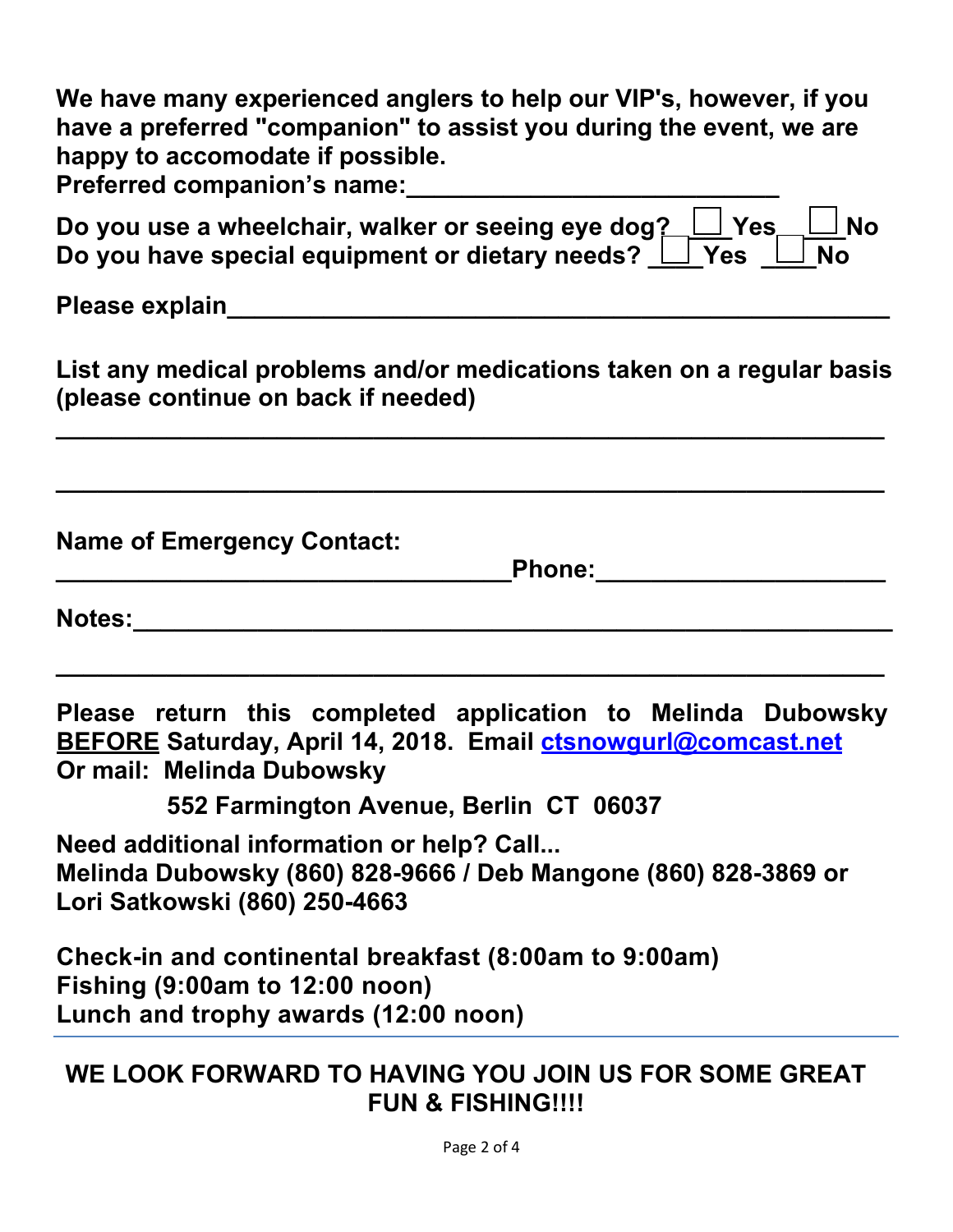**Important Rules & Information:**

- **When the CT VIP Fishing Tournament accepts this application, I, the undersigned do hereby release and discharge the CT VIP Fishing Tournament, and any of its agents, affiliates, employees, and servants from any and all claims, liabilities, demands, or rights that I, or any of my friends, or relatives, may have against said Tournament or its agents, affiliates, employees, or servants on account of connecting with or growing out of any injury, accident, loss, or damage or suffering, I or my immediate relatives or friends may hereafter sustain arising out of acceptance of this application.**
- **I further agree to release to the VIP Tournament all rights and privileges to photographs taken of me for use in VIP Fishing Tournament publicity that is in the proper interest of the Tournament.**
	- **\_\_\_\_\_ I DO NOT RELEASE PHOTOGRAPHS**

**Please read the information provided and acknowledge your acceptance of the terms of the tournament by signing and dating the statement below.** 

| What size sweatshirt for your VIP? |  |
|------------------------------------|--|
|------------------------------------|--|

NOTE: Application must be returned by April 15th in order to receive a sweatshirt

**Printed name of VIP:**  $\blacksquare$ 

Signature of parent/guardian: **with the set of the set of parent/guardian: Signature 2016** 

**Date:\_\_\_\_\_\_\_\_\_\_\_\_\_\_\_\_\_\_\_\_\_\_\_\_\_\_\_\_\_\_\_\_\_\_\_\_\_\_\_\_\_\_\_\_\_\_\_\_\_\_\_\_\_\_\_\_** 

VIP Fishing is a family event. To help us plan for food and beverages, please indicate the number of family members who willl attend the Tournament.

| Adults          |  |
|-----------------|--|
| <b>Children</b> |  |